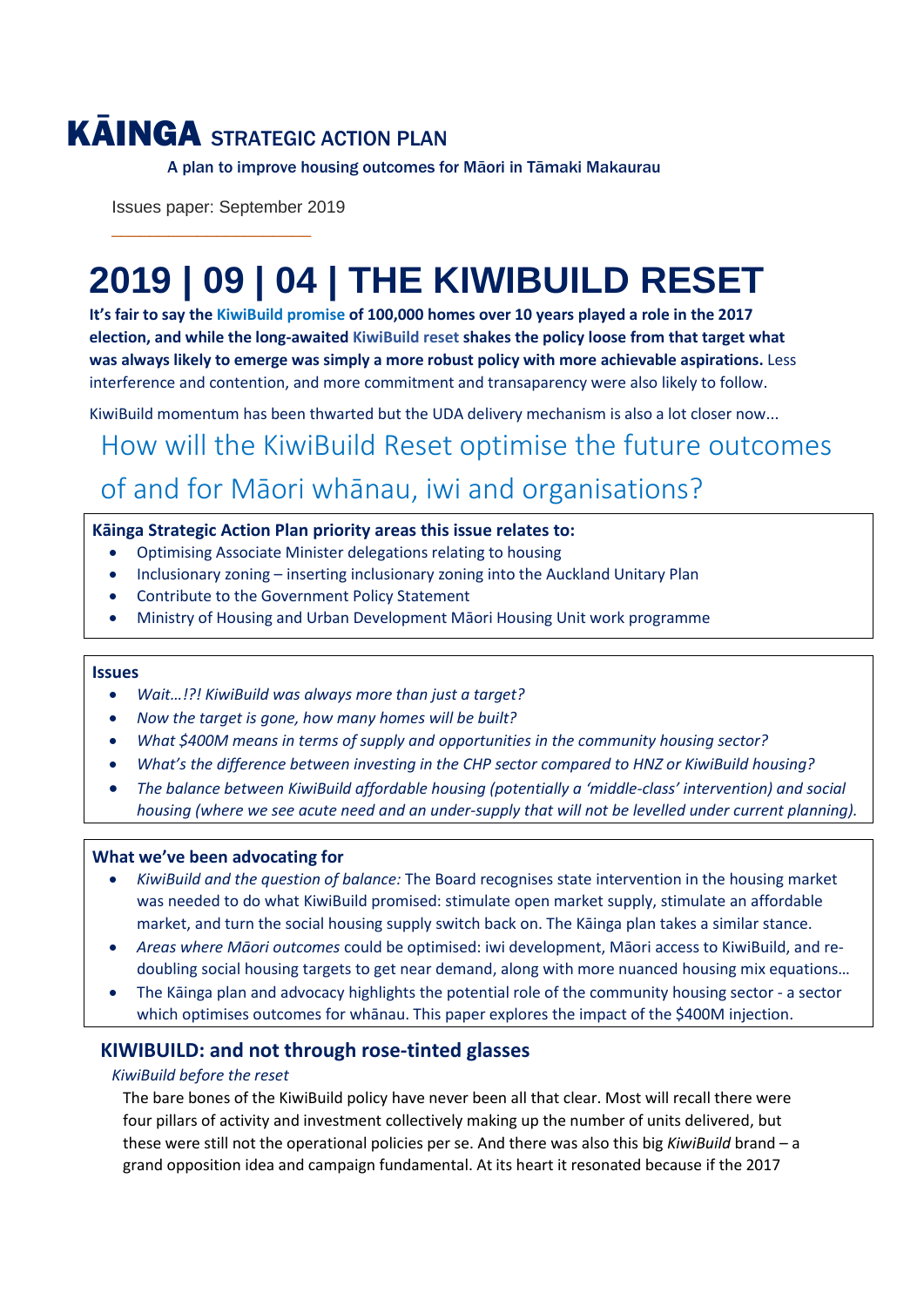election meant anything at all (MMP politics aside), it was that voters wanted acknowledgement of the crisis and state intervention in housing… And, of course, there was also a target.

As a purely random example of coverage of the pre-reset policy, here is Thomas Coughlan writing for Newsroom in late 2018:

*"KiwiBuild is essentially a piece of clever branding for Labour's flagship housing policy. Under the hood, it's several different policies masquerading as one.* 

*Some of the houses will be built by the Government underwriting private developers to build the homes. It will step in and purchase for itself any houses that don't get bought. In other cases Government will acquire land and license the right to build housing on that land. When the house is complete, both land and house will be sold to the purchaser. Sometimes the Government will build the homes itself, alongside [HNZ] which has been tasked with building 1600 homes a year."*

The 'clever branding' was only clever because it was simple: it was then and remains code for government mucking in directly to increase housing supply across the board. Elsewhere in his article, and in many others, the 100,000-home target was also discussed. But as Minister Woods has said in the reset, robust policy and operations should drive implementation, not a target.

#### *KiwiBuild after the reset*

Many commentators are 'dining out' on the scrapped target, but there is no evidence the reset conditions will reduce actual production and in fact the opposite is more likely.

The bare-bones of KiwiBuild remain fairly obscure (it was a 'high level' announcement with details tbc) but it is at least now clear that the government has taken the chance to create a more balanced set of policies with a broader scope, rather than whittling it down and sweeping it under the carpet. The reset was certain to do either one of those things and in the face of heavy criticism there was a high risk of a reduced work programme, just as the UDA was coming on-line.

The reset does clarify some policy fundamentals and state new ones including commitments to:

- Shared-ownership schemes
- Boosting supply by building more homes where evidence shows they are needed
- Letting friends and family join their \$10,000 deposit assistance together
- Reducing to 5% the deposit required for a government-backed mortgage
- Reducing developer return under govt. underwrite (incentive to find KiwiBuild buyers)

Clear or not, the reset signals that this government's commitment to housing remains in-tact. Further, given the scope of the reset announcement it appears that the scrapping of the target itself has a net zero impact. It almost certainly does not change the actual number of homes the government will in fact deliver or support into existence over a 10-year period (political fortunes and moves to shore-up the process for selecting locations and typologies notwithstanding). In an environment of less noise, perhaps there will be a gross gain achieved through observations and lessons from 18 months of implementation of a new policy.

Finally, the reset indicates a new pragmatic and inclusive approach to delivery and the development of inclusive and vibrant communities, with key policy changes responding to:

- what had become obvious barriers (deposit requirements)
- previously excluded solutions (community housing provisions) and
- getting the incentives right (government underwrite settings)

Community Housing Aotearoa responded to the reset: "We're especially heartened by the Government's intention to partner in a more meaningful way with community housing providers."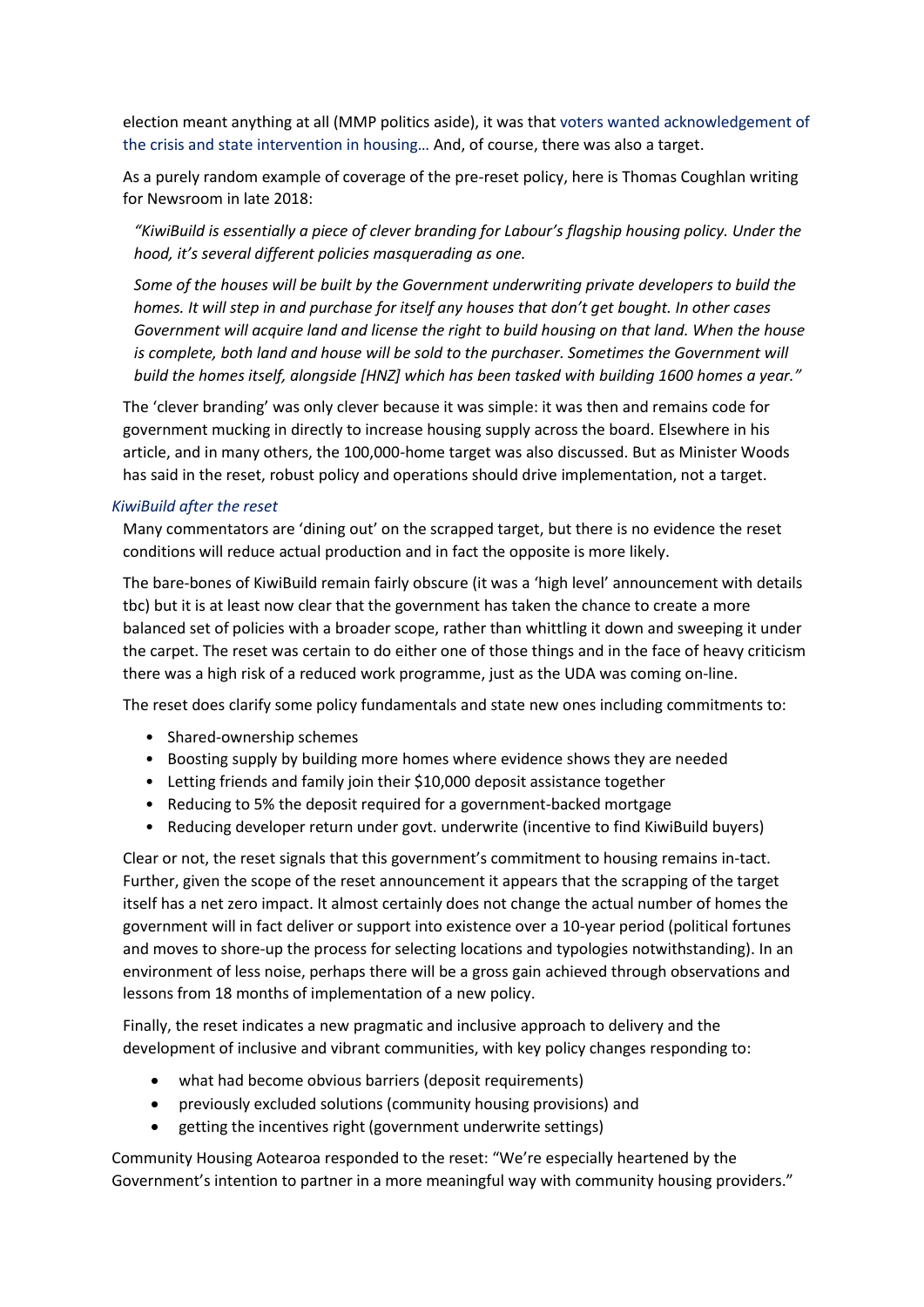"This makes so much sense as housing providers and other groups have decades of knowledge and expertise delivering progressive home ownership products, including rent to buy, shared ownership, and home ownership on leasehold land."

#### **KIWIBUILD + A TOUGH TARGET + KIWIBUY = A POLICY RESET?**

The equation is not really this simple but the direct and progressive KiwiBuy campaign played a role alongside general political pressure in the move toward the KiwiBuild reset and – it seems informing the reset. What has emerged is simply a more sector-sensitive policy approach which plays a little less 'winners and losers' and a little more attention to the building blocks of the sector already in play and ready to scale up and support solutions. The policy has learned and evolved…

This will have a direct impact on housing options for Māori whānau as Māori make up a strong proportion of whānau accessing community housing products in New Zealand.

The Housing Foundation's Dominic Foote also welcomes the Government's progressive home ownership announcement. "Every day we see the difference our affordable rent to buy and shared ownership products make to people's lives," he says. "We have the energy to work with Government in developing a strong national programme that will help many more hard-working renting households become homeowners."

But it is not yet clear whether this new funding will flow into the community housing sector or be held within government agencies one way or another. HNZ is already a registered community housing provider. Kāinga Ora Homes and Communities could become one too in the near future, enabling these progressing home ownership resources to be kept 'in-house'.

### **\$400M for "a progressive home ownership scheme, like shared equity"**

Another proposition that is not all that simple. Firstly it is important to understand differences between the Housing New Zealand approach and the community housing sector approach generally.

The role of HNZ is to house qualifying New Zealanders primarily as tenants in state homes. Tenancy management is a complex business and political winds also have a regular impact on how HNZ operates. The recent move to introduce 'social objectives' to HNZ's mandate speaks volumes about what its prior objectives asked of it.

While HNZ operates some equity and ownership schemes these products are not well subscribed and in general HNZ is only able to sell properties at market value, meaning that in most areas they are well out of the reach of most social housing tenants.

Across the community housing sector a range of organisations use a range of products to enable whānau into ownership, affordable ownership and affordable secure rentals.

An unsettling aspect of this is the relatively low number of Māori organisations who are registered community housing providers, and able to access this funding. Māori under-representation on the community housing register is a familiar issue to the Ministry and the regulatory authority, and this announcement raises the question of how it has been addressed.

#### **What \$400M buys\***

Building a house is possible for around \$600,000. That doesn't sound affordable, but a critical factor in that equation is that that new home is a 'no-corners-cut, insulated, safe, well-planned and fit for purpose' home, not a cold damp public health risk.

So that could be 660 homes built (the timeframe is not clear, but it won't be tomorrow) at around the same price point as HNZ would build them (they are not miracle workers), and to similar specs.